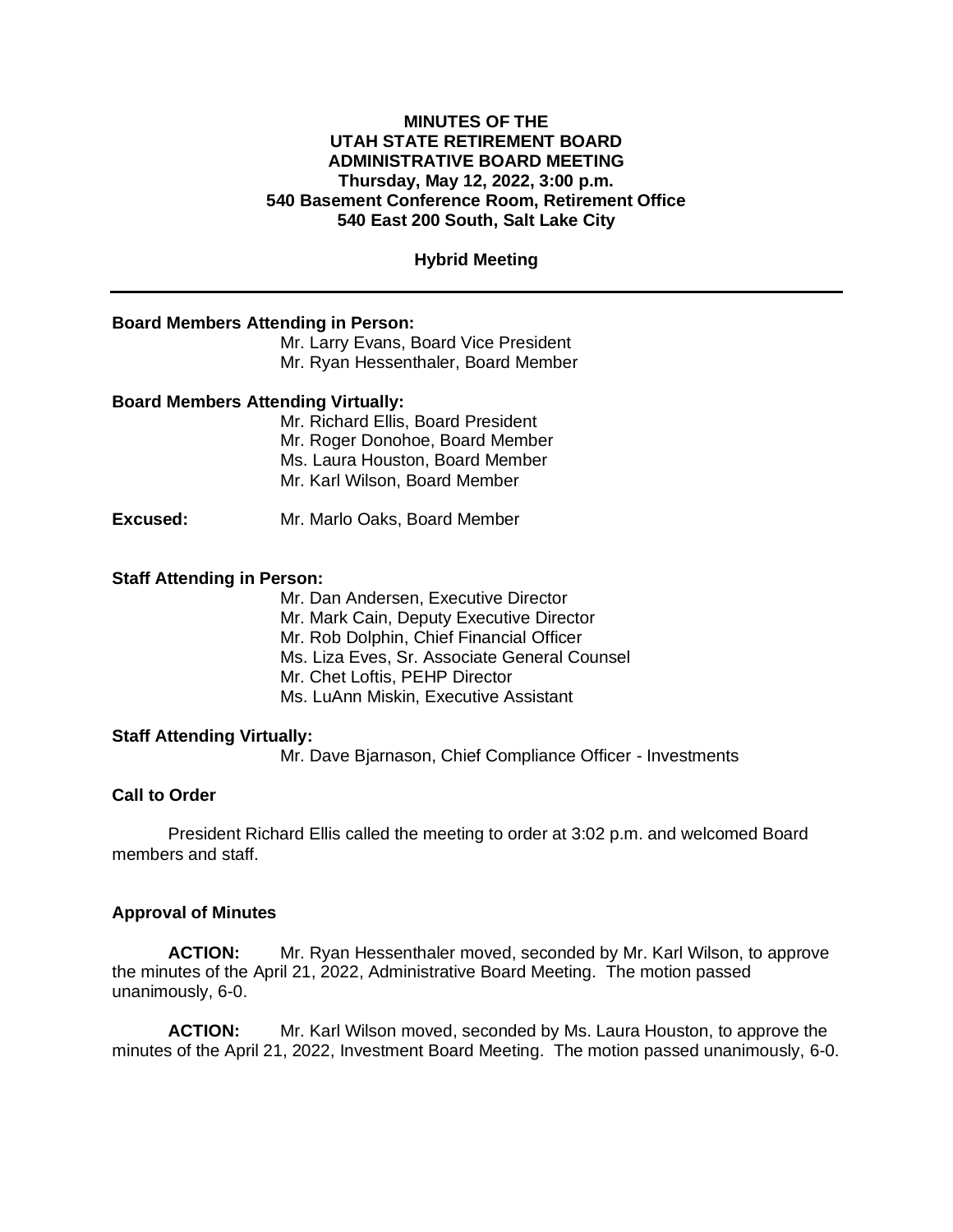# **URS/PEHP Employee Medical/Rx and Dental Insurance Budget 2022-2023**

Mr. Rob Dolphin reviewed the URS/PEHP Employee Medical/Rx and Dental Insurance Budget for 2022-2023. The Medical/Rx will have an overall increase of 6.70%. Dental will have a 1.0% increase.

**ACTION:** Mr. Ryan Hessenthaler moved, seconded by Mr. Larry Evans, to approve the proposed budget for the URS/PEHP Employee Medical/Rx and Dental insurance premiums for the July 1, 2022 to June 30, 2023 fiscal year. The motion passed unanimously, 6-0.

# **URS Annual Comprehensive Financial Report (ACFR) Review**

Mr. Rob Dolphin reviewed the 2021 Annual Comprehensive Financial Report (ACFR), including:

- System Highlights
- Financial Results
- Net Pension Liability, Actuarial Value of Assets, and Returns
- Demographic Information

### **PEHP Financial Report**

Mr. Rob Dolphin reviewed the 2021 PEHP Financial Report, including:

- Program Highlights
- Premiums, Claims, Membership and Plan Ending Results

At 4:18 p.m., Mr. Ryan Hessenthaler moved, seconded by Mr. Karl Wilson, to move into Closed Session to discuss confidential financial information. The motion passed unanimously, 6-0.

At 4:21 p.m., Mr. Karl Wilson moved, seconded by Mr. Larry Evans, to move back into Open Session. The motion passed unanimously, 6-0.

At 4:22 p.m., Mr. Ryan Hessenthaler moved, seconded by Mr. Roger Donohoe, to move into Executive Session to discuss fiduciary matters. The motion passed unanimously, 6-0.

### **Executive Session**

The following were present:

- Board Members
- Dan Andersen